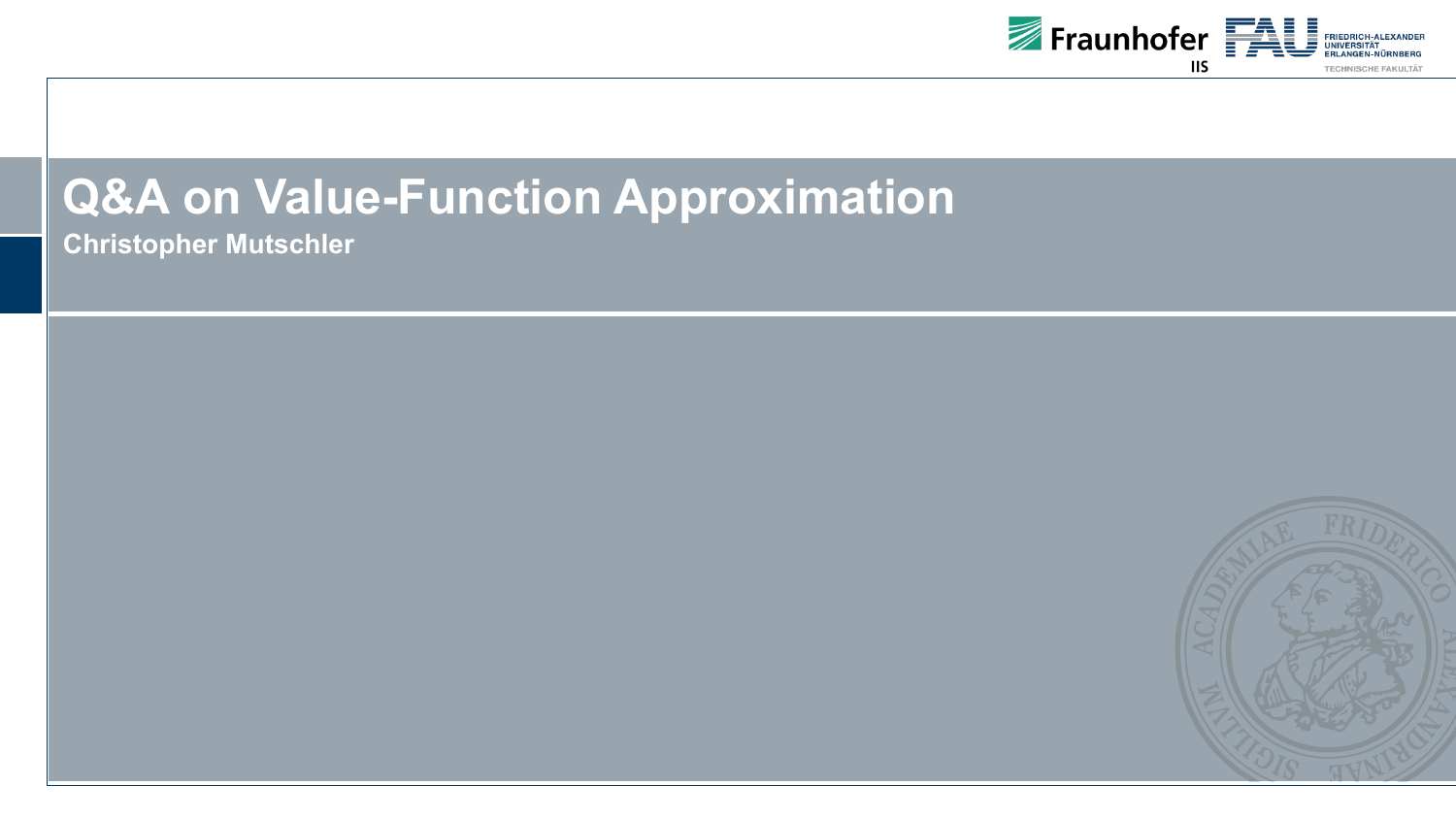

## **Small error in 5-03**

• There is a small confusion on the DQN slides of 5-03 with the target networks and the samples from the mini-batch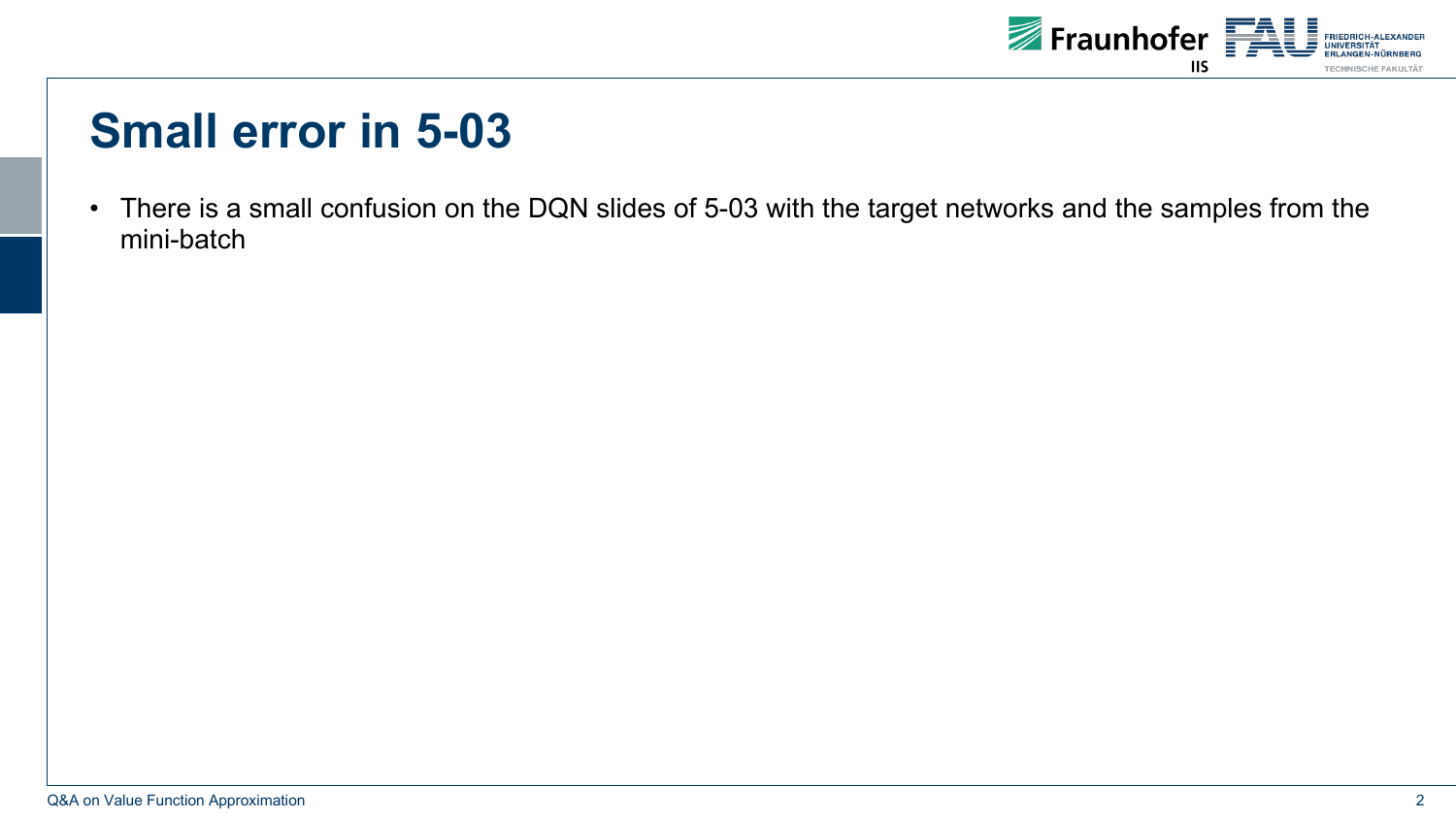

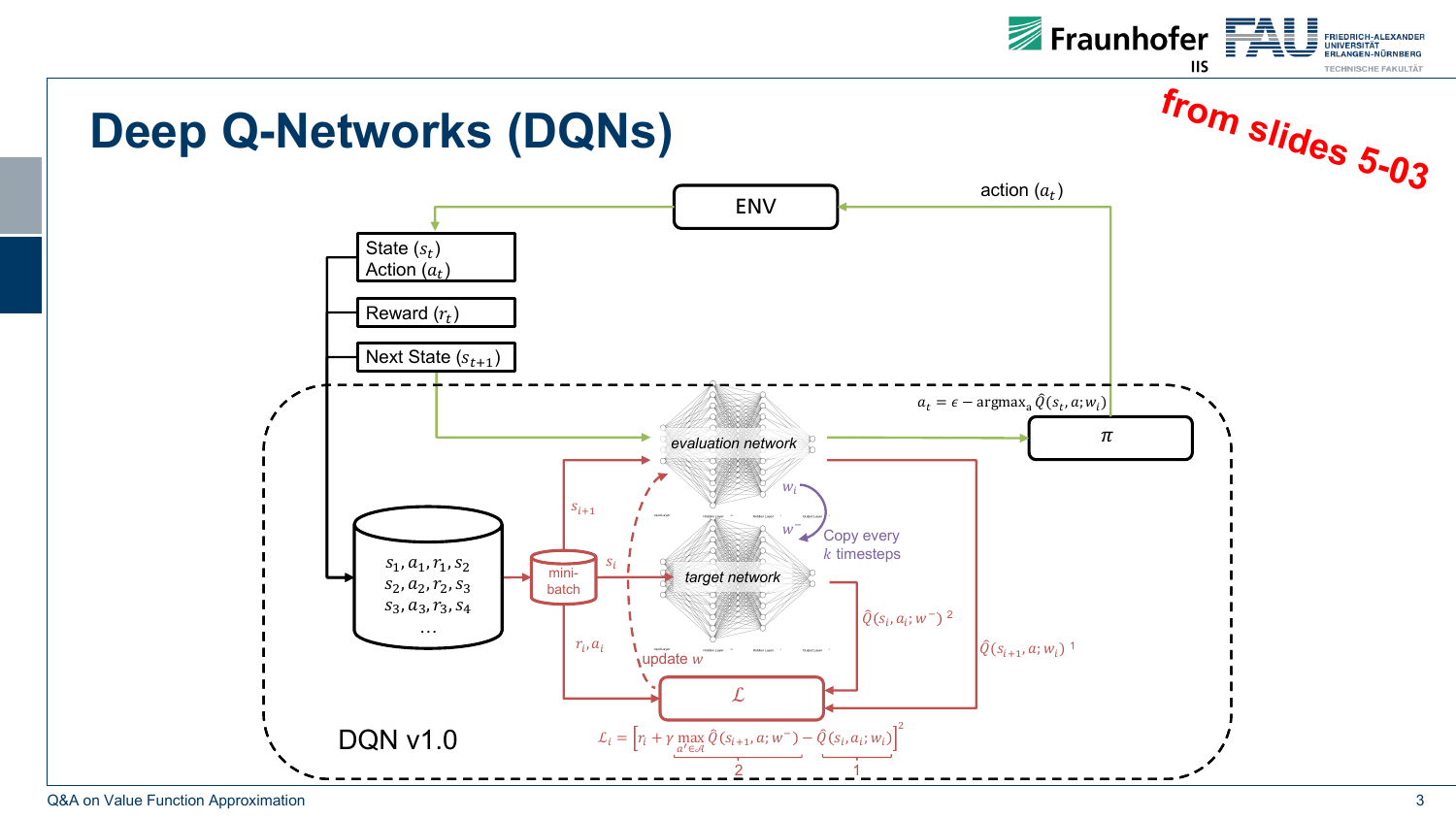

## **Deep Q-Networks (DQNs)**



Q&A on Value Function Approximation